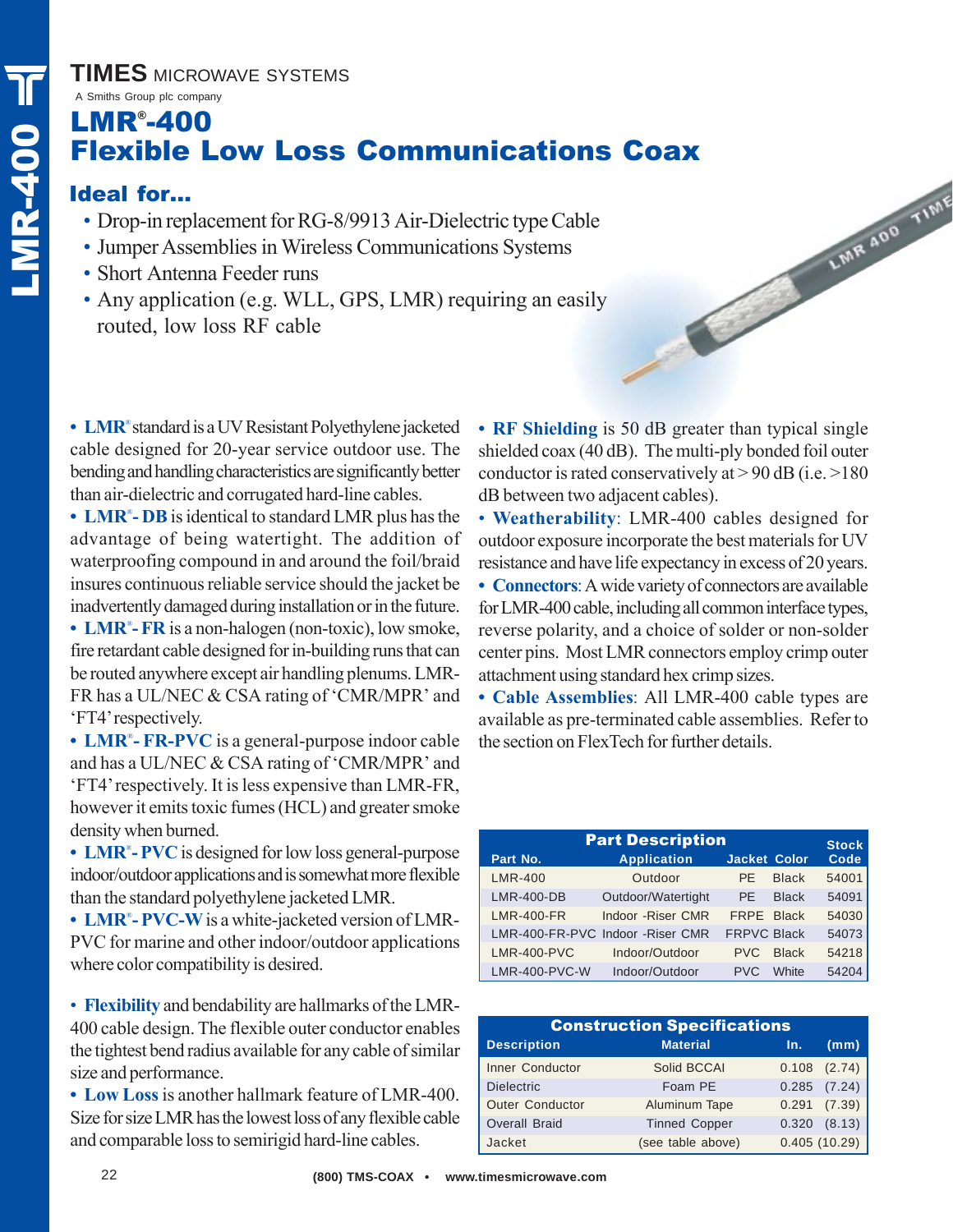| <b>TIMES MICROWAVE SYSTEMS</b> |
|--------------------------------|
|                                |

A Smiths Group plc company

| <b>Mechanical Specifications</b> |                |           |          |  |  |  |  |  |  |  |  |
|----------------------------------|----------------|-----------|----------|--|--|--|--|--|--|--|--|
| <b>Performance Property</b>      | <b>Units</b>   | <b>US</b> | (metric) |  |  |  |  |  |  |  |  |
| <b>Bend Radius: installation</b> | in. $(mm)$     | 1.00      | (25.4)   |  |  |  |  |  |  |  |  |
| Bend Radius: repeated            | in. $(mm)$     | 4.0       | (101.6)  |  |  |  |  |  |  |  |  |
| <b>Bending Moment</b>            | ft-Ib $(N-m)$  | 0.5       | (0.68)   |  |  |  |  |  |  |  |  |
| Weight                           | $lb/ft$ (kg/m) | 0.068     | (0.10)   |  |  |  |  |  |  |  |  |
| <b>Tensile Strength</b>          | $Ib$ (kg)      | 160       | (72.6)   |  |  |  |  |  |  |  |  |
| <b>Flat Plate Crush</b>          | lb/in. (kg/mm) | 40        | (0.71)   |  |  |  |  |  |  |  |  |

S MICRO

| <b>Environmental Specifications</b> |            |           |  |  |  |  |  |  |  |  |
|-------------------------------------|------------|-----------|--|--|--|--|--|--|--|--|
| <b>Performance Property</b>         | °C.        |           |  |  |  |  |  |  |  |  |
| Installation Temperature Range      | $-40/+185$ | $-40/+85$ |  |  |  |  |  |  |  |  |
| Storage Temperature Range           | $-94/+185$ | $-70/+85$ |  |  |  |  |  |  |  |  |
| Operating Temperature Range         | $-40/+185$ | $-40/+85$ |  |  |  |  |  |  |  |  |

| <b>Electrical Specifications</b> |                    |       |          |  |  |  |  |  |  |  |
|----------------------------------|--------------------|-------|----------|--|--|--|--|--|--|--|
| <b>Performance Property</b>      | <b>Units</b>       | US    | (metric) |  |  |  |  |  |  |  |
| <b>Cutoff Frequency</b>          | GHz                |       | 16.2     |  |  |  |  |  |  |  |
| Velocity of Propagation          | $\%$               |       | 85       |  |  |  |  |  |  |  |
| Dielectric Constant              | NA.                |       | 1.38     |  |  |  |  |  |  |  |
| <b>Time Delay</b>                | $nS/ft$ ( $nS/m$ ) | 1.20  | (3.92)   |  |  |  |  |  |  |  |
| Impedance                        | ohms               |       | 50       |  |  |  |  |  |  |  |
| Capacitance                      | pF/ft (pF/m)       | 23.9  | (78.4)   |  |  |  |  |  |  |  |
| Inductance                       | uH/ft (uH/m)       | 0.060 | (0.20)   |  |  |  |  |  |  |  |
| <b>Shielding Effectiveness</b>   | dB                 |       | >90      |  |  |  |  |  |  |  |
| <b>DC</b> Resistance             |                    |       |          |  |  |  |  |  |  |  |
| Inner Conductor                  | ohms/1000ft (/km)  | 1.39  | (4.6)    |  |  |  |  |  |  |  |
| <b>Outer Conductor</b>           | ohms/1000ft (/km)  | 1.65  | (5.4)    |  |  |  |  |  |  |  |
| <b>Voltage Withstand</b>         | <b>Volts DC</b>    |       | 2500     |  |  |  |  |  |  |  |
| Jacket Spark                     | <b>Volts RMS</b>   |       | 8000     |  |  |  |  |  |  |  |
| Peak Power                       | <b>kW</b>          |       | 16       |  |  |  |  |  |  |  |
|                                  |                    |       |          |  |  |  |  |  |  |  |

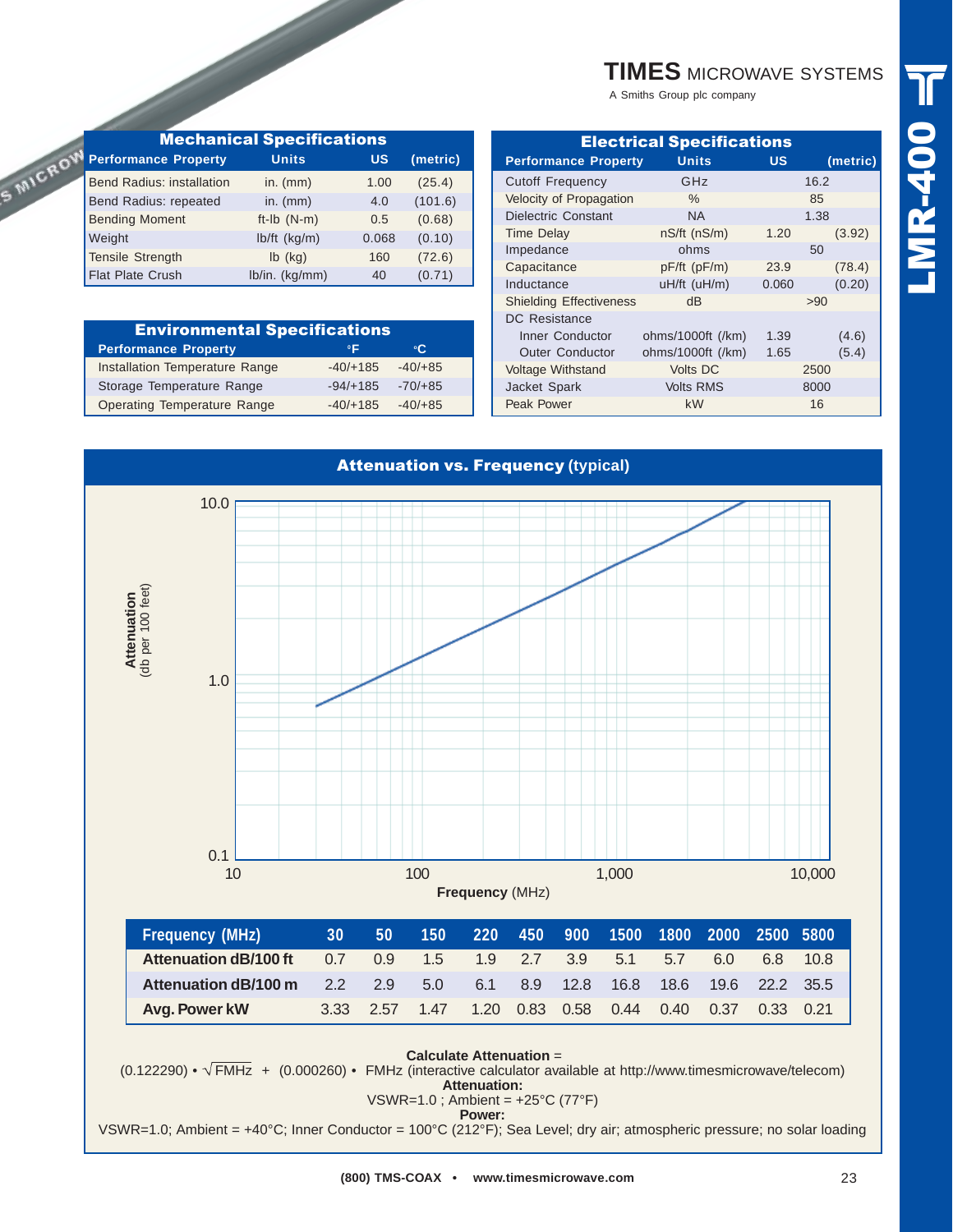## **TIMES** MICROWAVE SYSTEMS

A Smiths Group plc company

| <b>EZ-400-NF</b> | <b>EZ-400-NF-BH</b> | <b>TC-400-NFC-BH (A)</b>             | <b>TC-400-TM</b>                     |
|------------------|---------------------|--------------------------------------|--------------------------------------|
| <b>EZ-400-TM</b> | <b>TC-400-TM-RA</b> | <b>TC-400-TM-RP<br/>EZ-400-TM-RP</b> | <b>TC-400-TF-RP<br/>EZ-400-TF-RP</b> |
| <b>TC-400-SM</b> | <b>TC-400-BM</b>    | <b>TC-400-MUHF</b>                   | <b>EZ-400-UM</b>                     |
| TC-400-716MC     | TC-400-716FC        | <b>TC-400-HNM</b>                    | <b>TC-400-QDSM</b>                   |
| <b>GK-S400T</b>  | <b>HG-400T</b>      |                                      |                                      |

# Hardware Accessories

| Type          | Part<br><b>Number</b> | <b>Stock</b><br>Code | <b>Description</b>            |  |
|---------------|-----------------------|----------------------|-------------------------------|--|
| Ground Kit    | <b>GK-S400T</b>       | <b>GK-S400T</b>      | Standard Grounding Kit (each) |  |
| Hoisting Grip | <b>HG-400T</b>        | <b>HG-400T</b>       | Laced Type (each)             |  |



## Install Tools

| <b>Type</b>               | Part<br><b>Number</b> | <b>Stock</b><br>Code | <b>Description</b>                                                                                   |
|---------------------------|-----------------------|----------------------|------------------------------------------------------------------------------------------------------|
| Crimp Tool                | $HX-4$                | 3190-200             | Crimp Handle                                                                                         |
| Crimp Dies                | Y1719                 | 3190-202             | .429" Hex Dies                                                                                       |
| Crimp Tool                | CT-400/300            | 3190-666             | Crimp tool for LMR 400 connectors                                                                    |
| Crimp Rings               | $CR-400$              | 3190-830             | Crimp rings for TC/EZ-400 connectors (package of 10)                                                 |
| <b>Strip Tool</b>         | ST-400C               | 3190-228             | Prep tool for all LMR clamp style connectors except EZ-400-NMC-2                                     |
| <b>Strip Tool</b>         | ST-400C-2             | 3190-1972            | Prep tool for EZ-400-NMC-2 two piece clamp style connector                                           |
| <b>Strip Tool</b>         | <b>ST-400EZ</b>       | 3190-401             | For Crimp Connectors                                                                                 |
| <b>Replacement Blades</b> | RB-456                | 3190-421             | Replacement blades for Strip Tool                                                                    |
| Deburr Tool               | <b>DBT-01</b>         | 3190-406             | Removes center conductor rough edges                                                                 |
| <b>Cutting Tool</b>       | CCT-01                | 3190-1544            | Cable end flush cut tool                                                                             |
| <b>Replacement Blade</b>  | <b>RB-01</b>          | 3190-1609            | Replacement blade for cutting tool                                                                   |
| <b>Tool Kit</b>           | <b>TK-400EZ</b>       | 3190-1602            | Tool kit for LMR-400 Crimp Connectors (includes CCT-01,<br>ST-400EZ, CT-400/300, DBT-01, Tool Pouch) |

**CR-400**

**ST-400C-2**